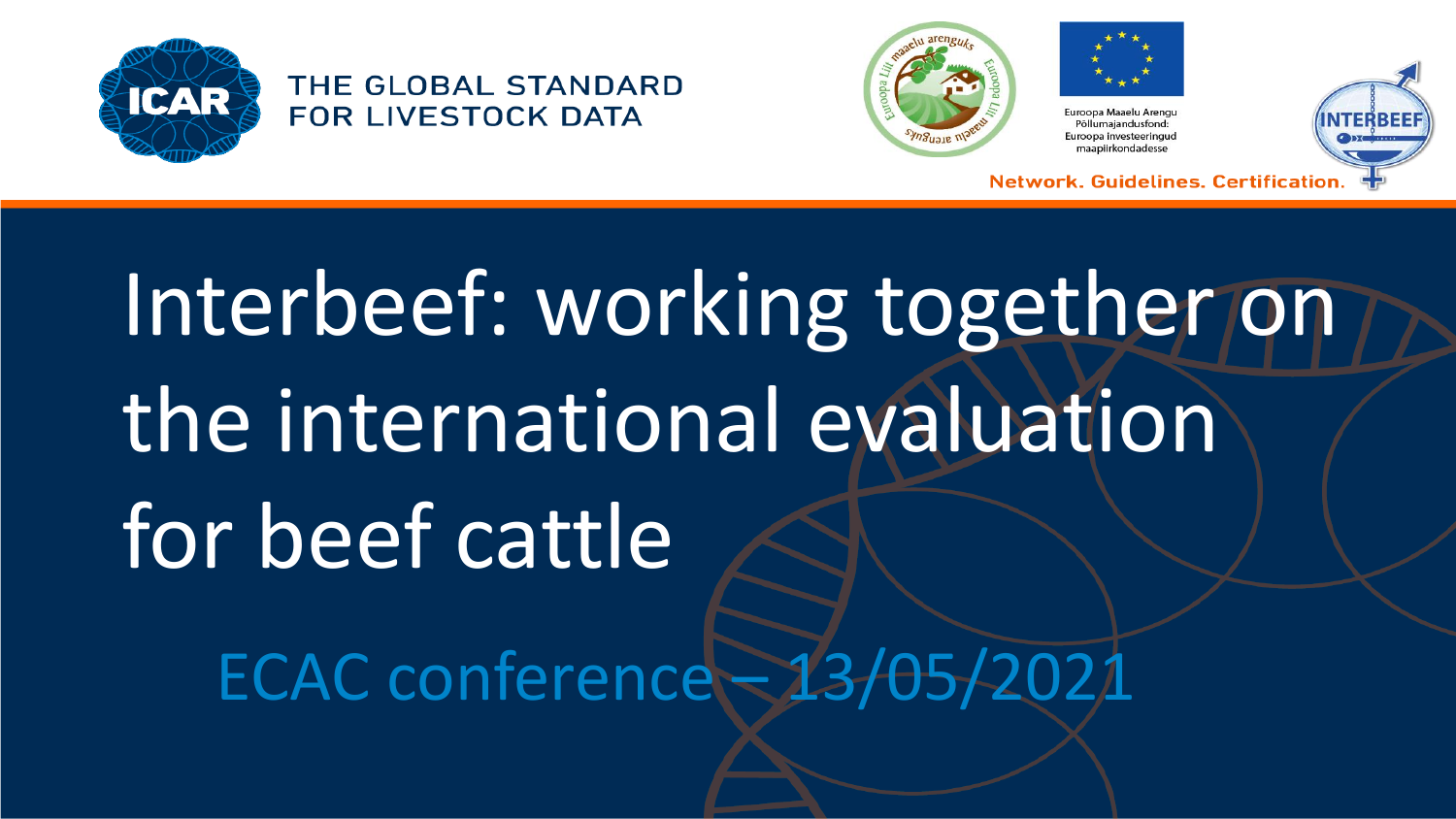#### **What is Interbeef?**





Euroopa Maaelu Arengu Põllumajandusfond: **Europa investeeringud** maapiirkondadess



Interbeef is a Working Group of the International Committee for Animal Recording (**ICAR**) and is a worldwide network providing genetic information services for the improvement of beef cattle.

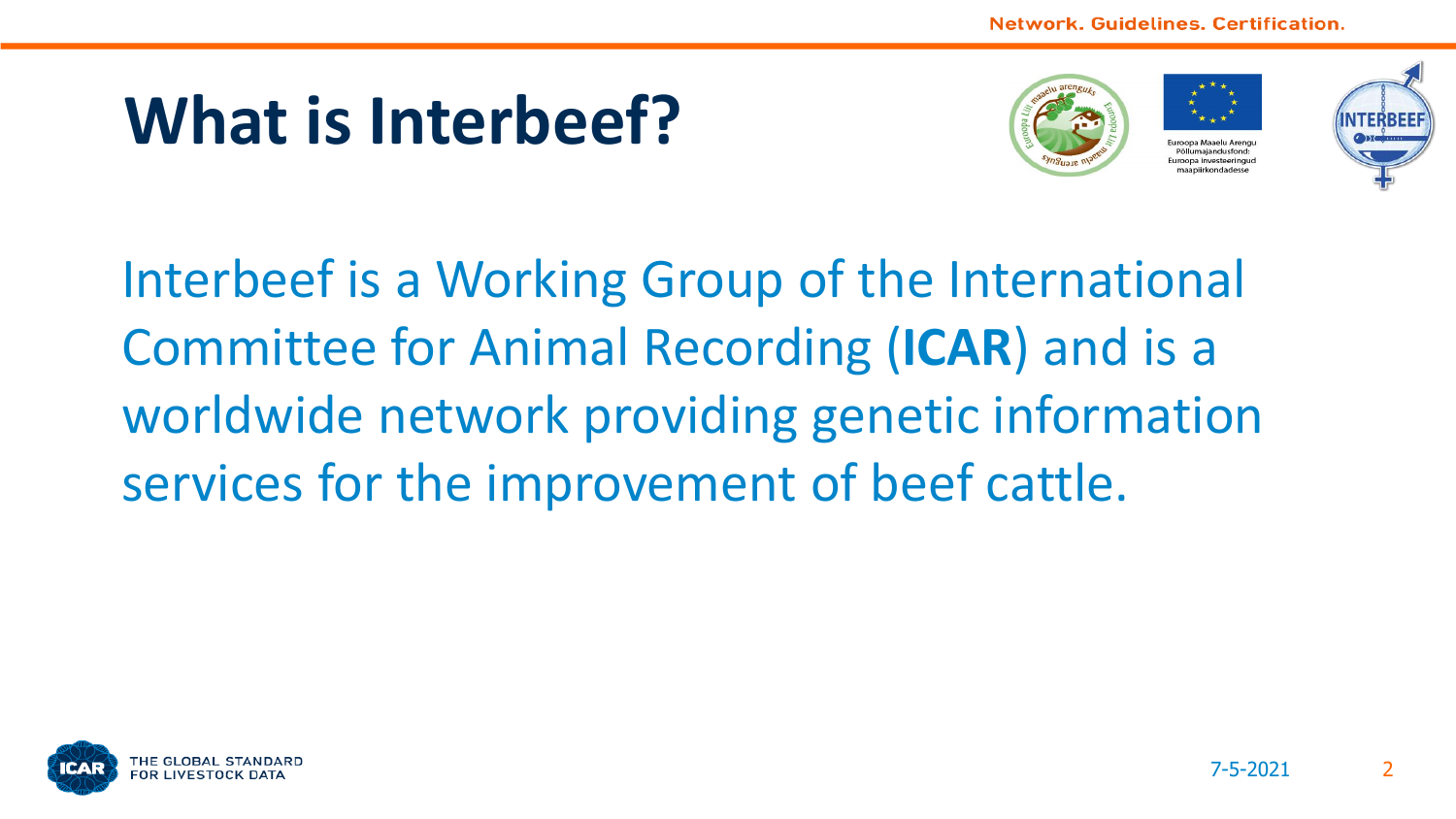#### **Interbeef objective**



Euroopa Maaelu Arengu Põllumajandusfond: Euroopa investeeringud maanlirkondadesse

7-5-2021 3



#### "Developing and promoting national and international genetic and genomic evaluation of beef

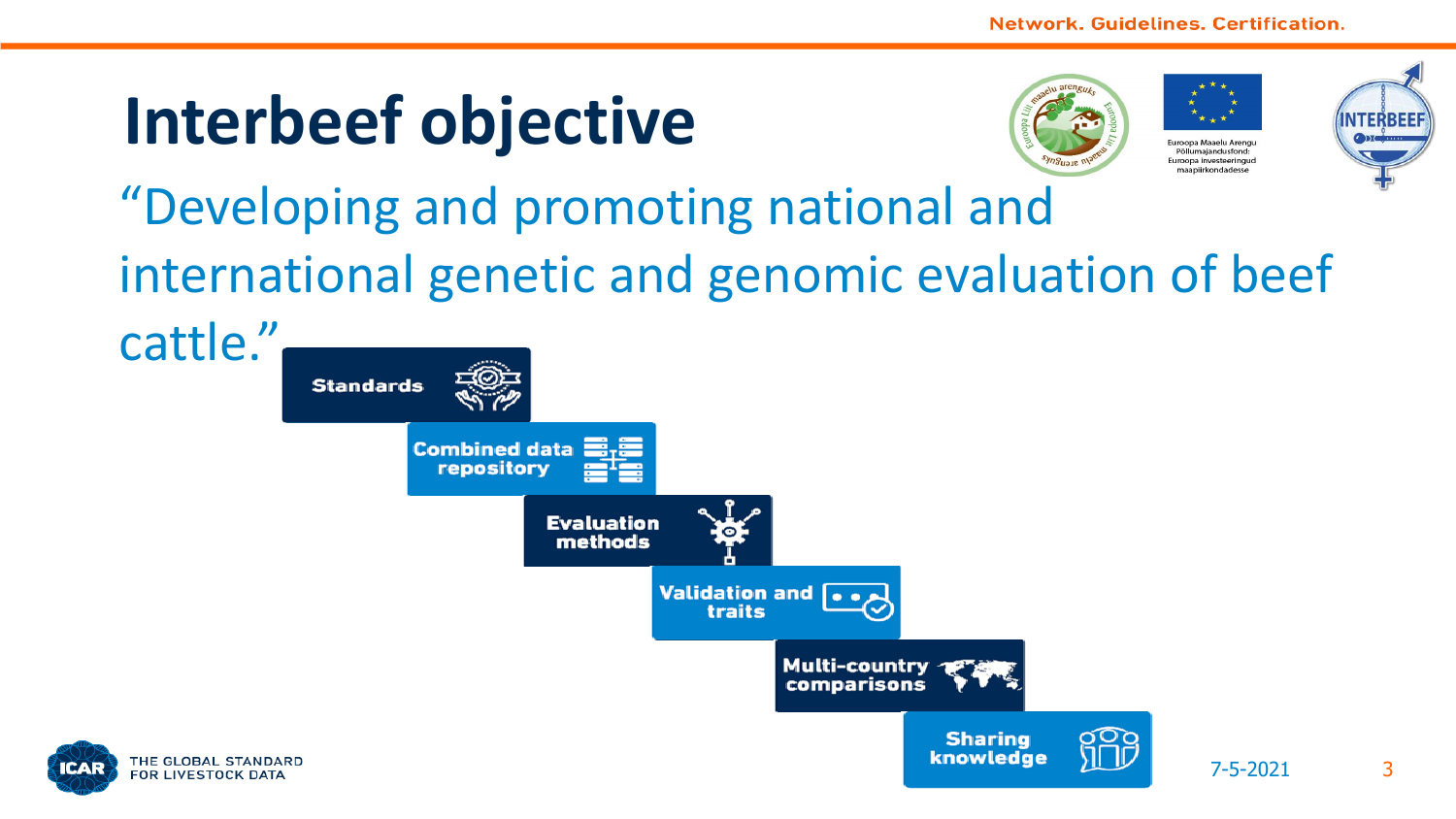#### **Network, Guidelines, Certification.**

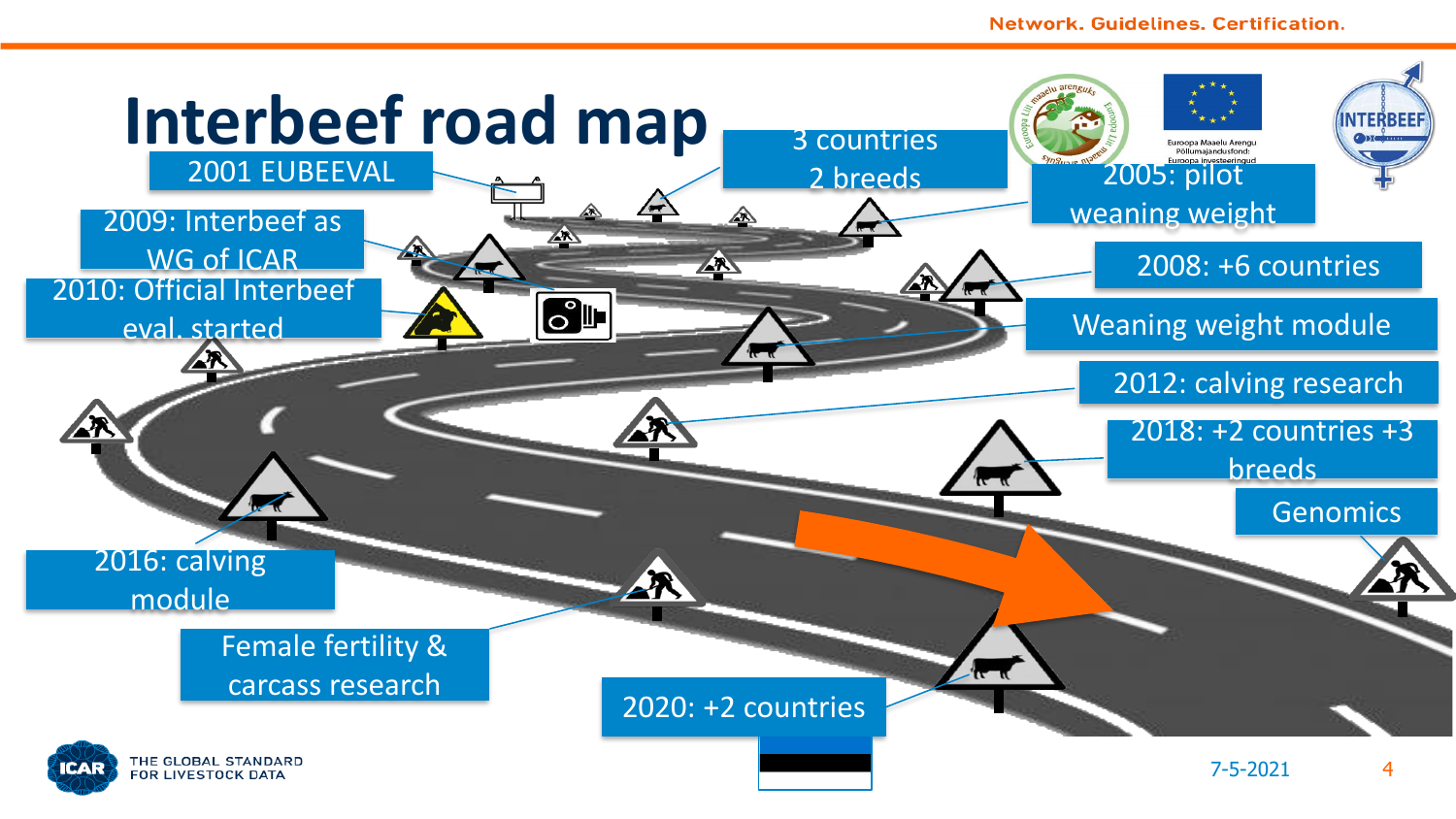#### **Interbeef today**







• 13 countries working together





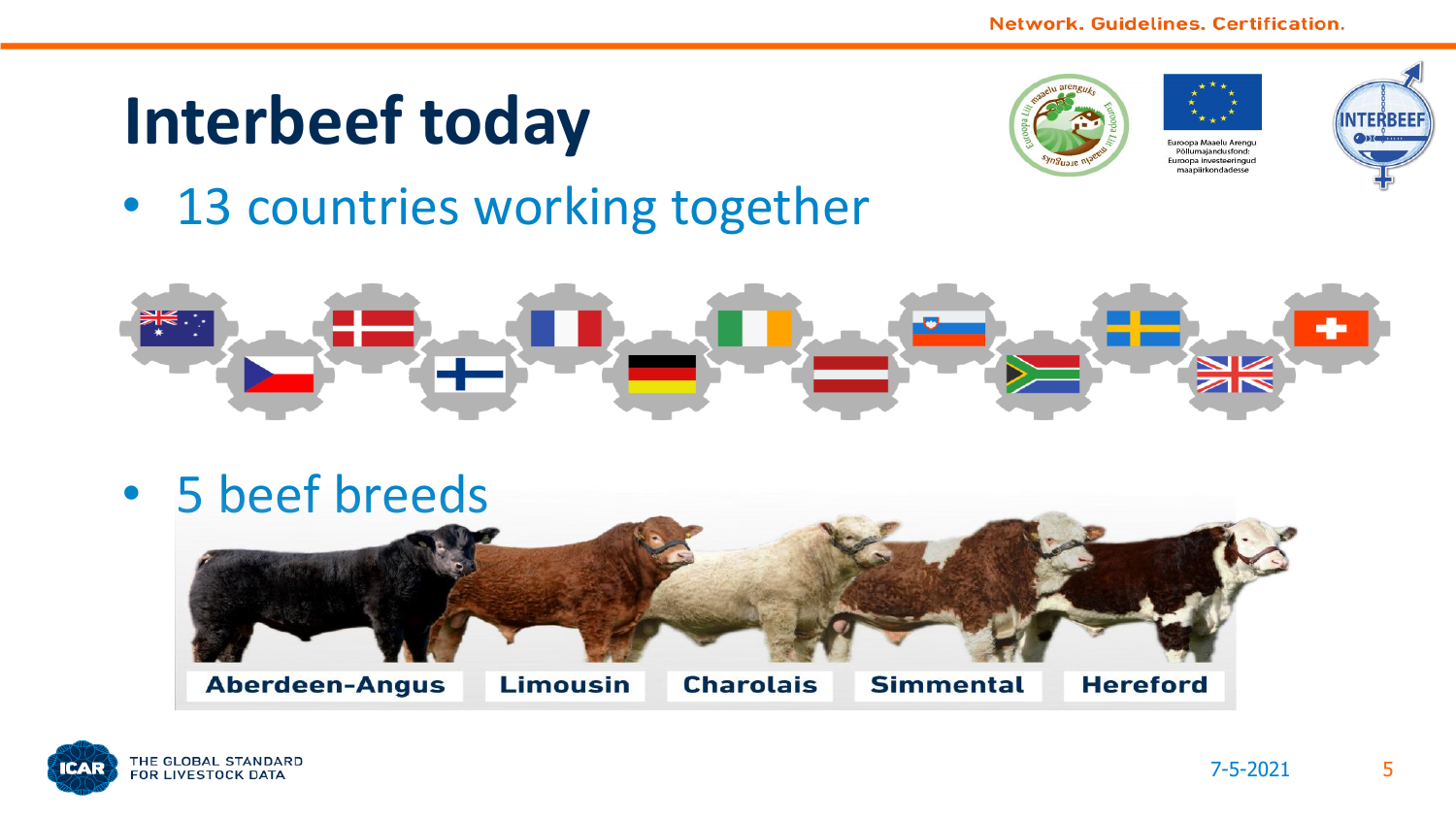#### **Interbeef governance**



Euroopa Maaelu Arengu Pöllumajandusfond uroona investeeringu naanjirkondade



- Interbeef technical committee (TC)
	- Chair : R Santilan (FRA)
	- Aim : to discuss all technical aspects of Interbeef (e.g., including new traits / country, validation methods…) & to bring recommendation to the working group.
- Interbeef working group (WG)
	- Chair : A Cromie
	- Aim : to develop the orientations of Interbeef based when required on the technical committee recommendations

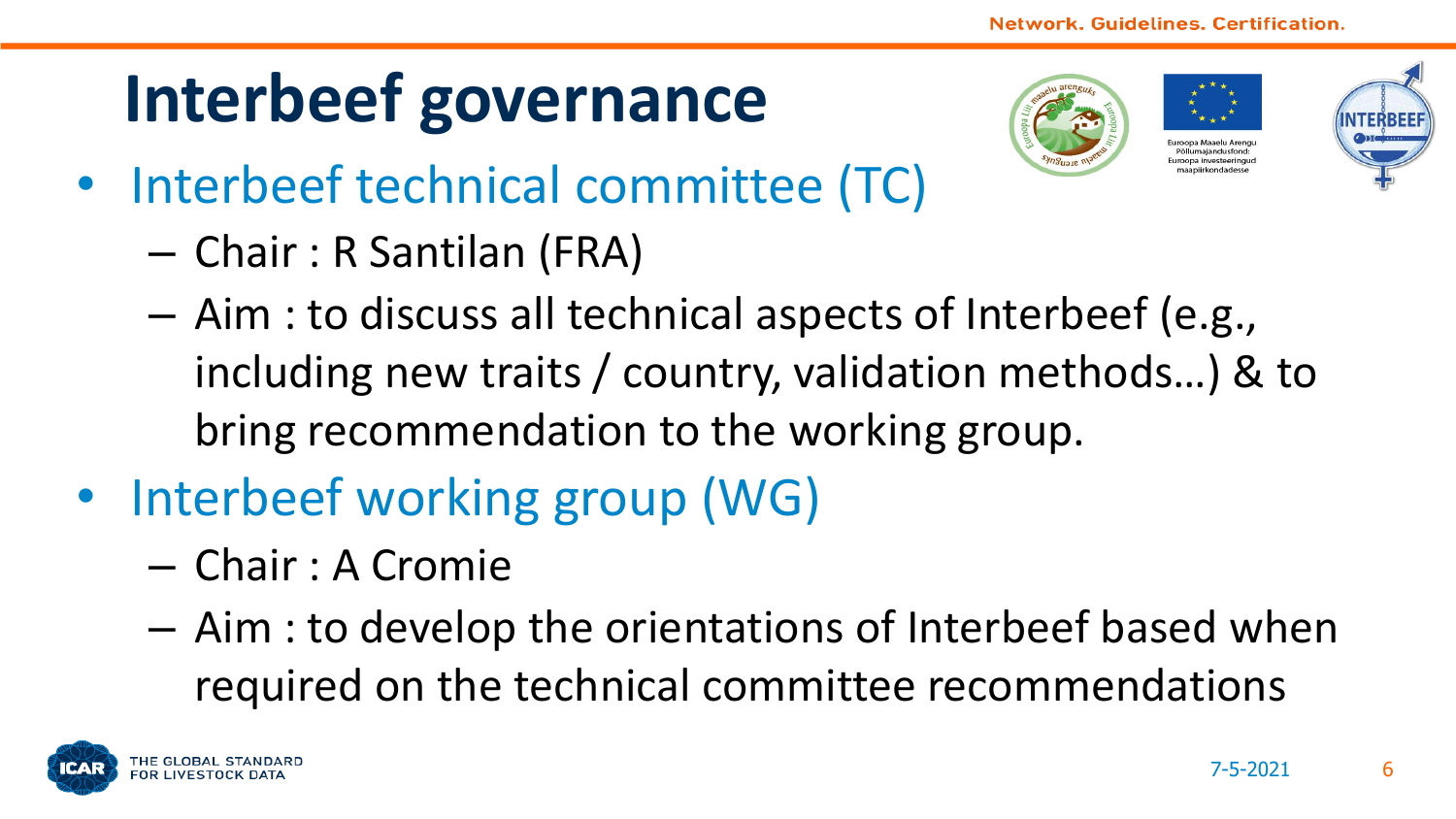#### **Interbeef gear-box**

- Evaluation annual schedule
	- 2 official eval. /year (Jan. & Sep.) + 1 test run / year (Apr. + 1 optional Oct.)
	- New country pilot run along the year
	- Interbull Centre as evaluation center & coordinator
- 2 TC & WG meetings / year
	- Meeting location rotates across member country
- 4 current research partners (open list)
	- VIT (DEU), VUZV (CZE), WUR (NLD), ICBF (IRL), AGBU (AUS), ITBC (SWE)
- 1 scientific advisory group

THE GLOBAL STANDAR **FOR LIVESTOCK DATA** 

- Prof. D Garrick (Massey uni., NZL)
- Prof. R Veerkamp (Wageningen uni., NLD)











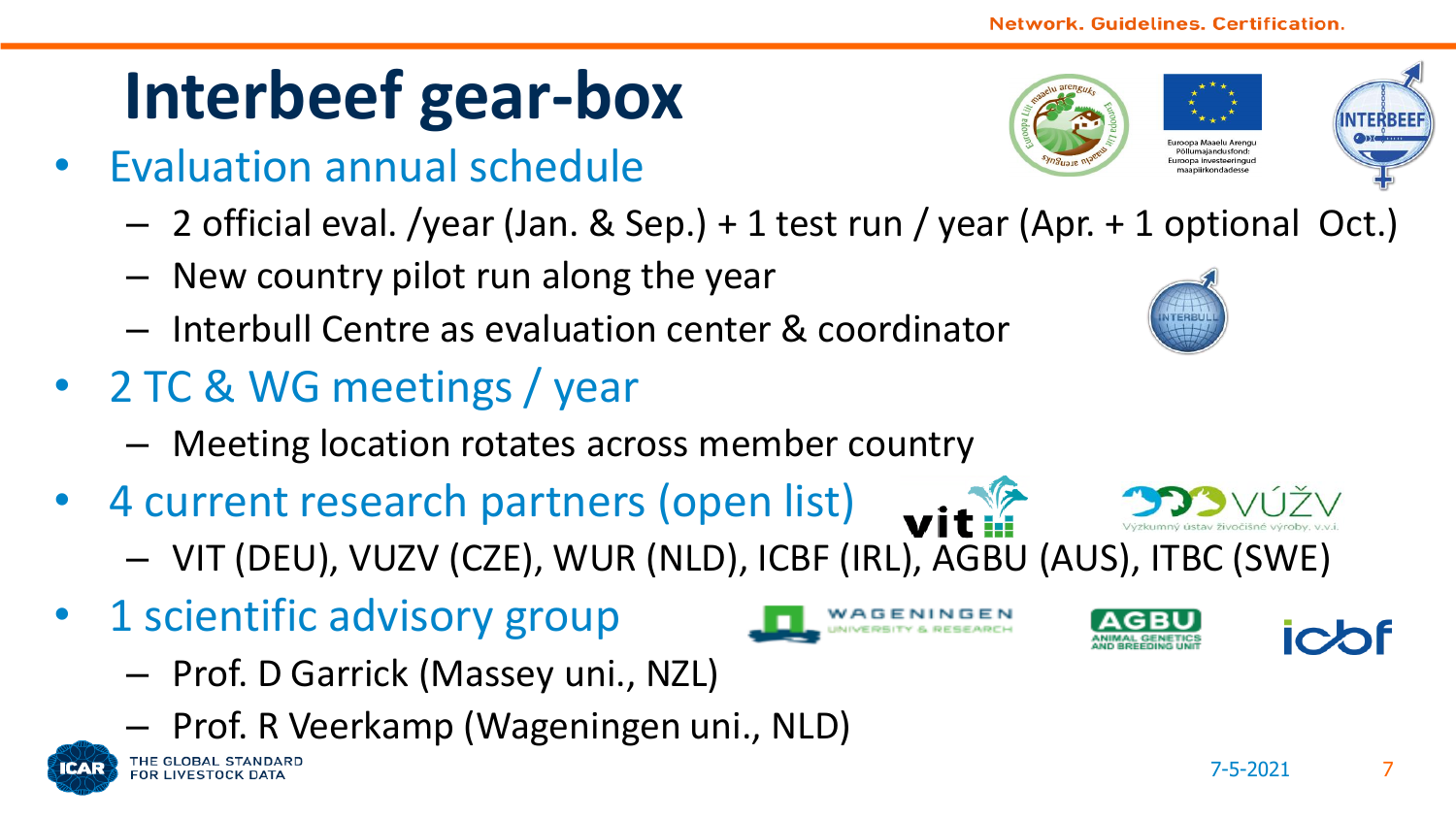#### **Interbeef genetic model**







- Animal Model using Across-Country Interactions
	- uses raw phenotypes from several countries
	- Computes across-countries co-variances
	- Caters for each country model specificities

Genet, Sel. Evol. 37 (2005) 361-380 C INRA, EDP Sciences, 2005 DOI: 10.1051/gse:2005006

361

Original article

#### **Investigation of three strategies** for an international genetic evaluation of beef cattle weaning weight

Florence PHOCAS<sup>a,b\*</sup>, Kath DONOGHUE<sup>b</sup>, Hans Ulrich GRASER<sup>b</sup>

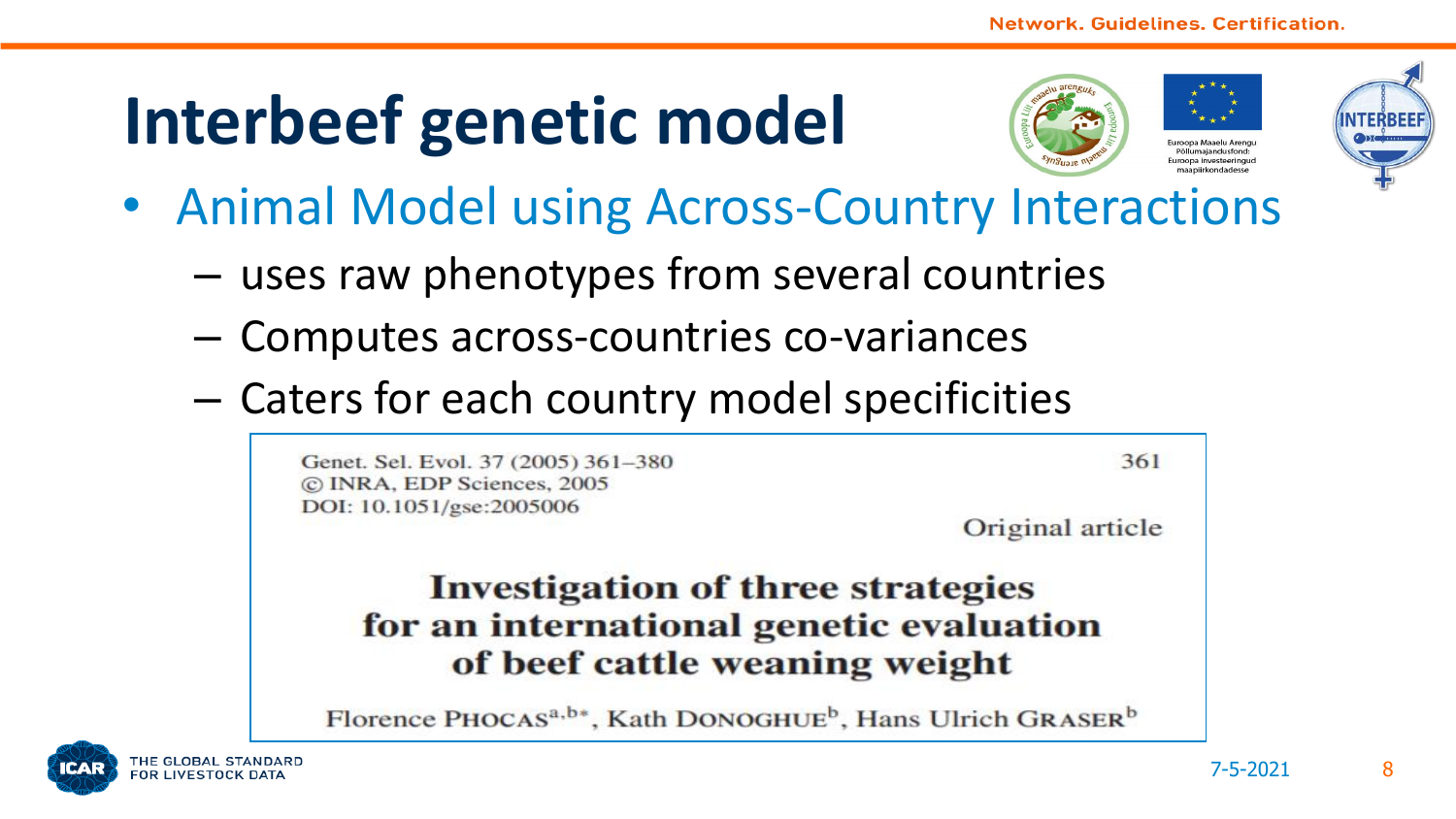#### **Interbeef evaluations**





- Using Interbull international ID format
	- Duplicates / alias ID can also be recorded
- Data call for pedigree and phenotypes prior to eval.
	- Automated process for upload / file checks
- Evaluation
- Post-evaluations results and reports provided



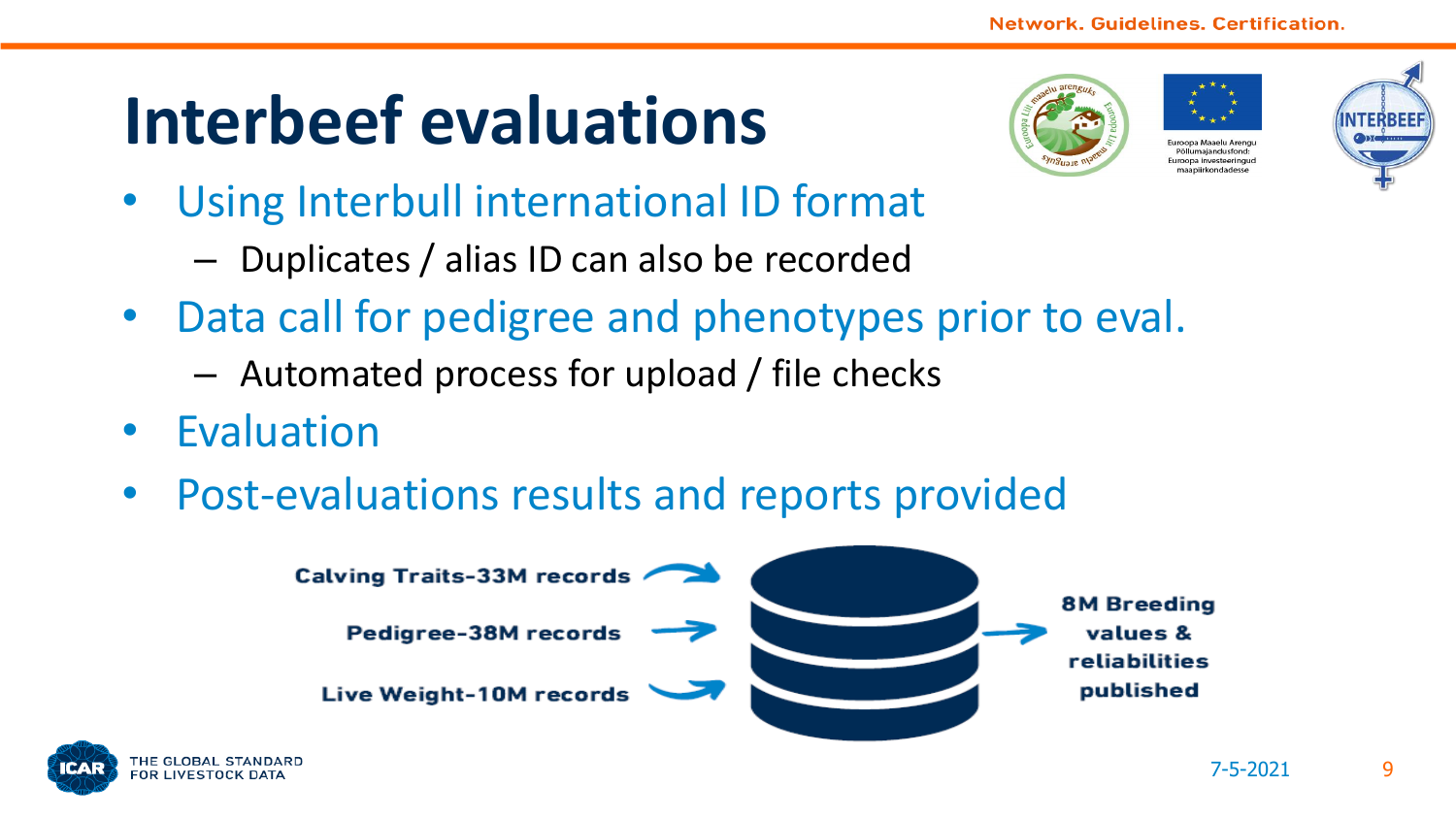### **Interbeef evaluations EBV computed**









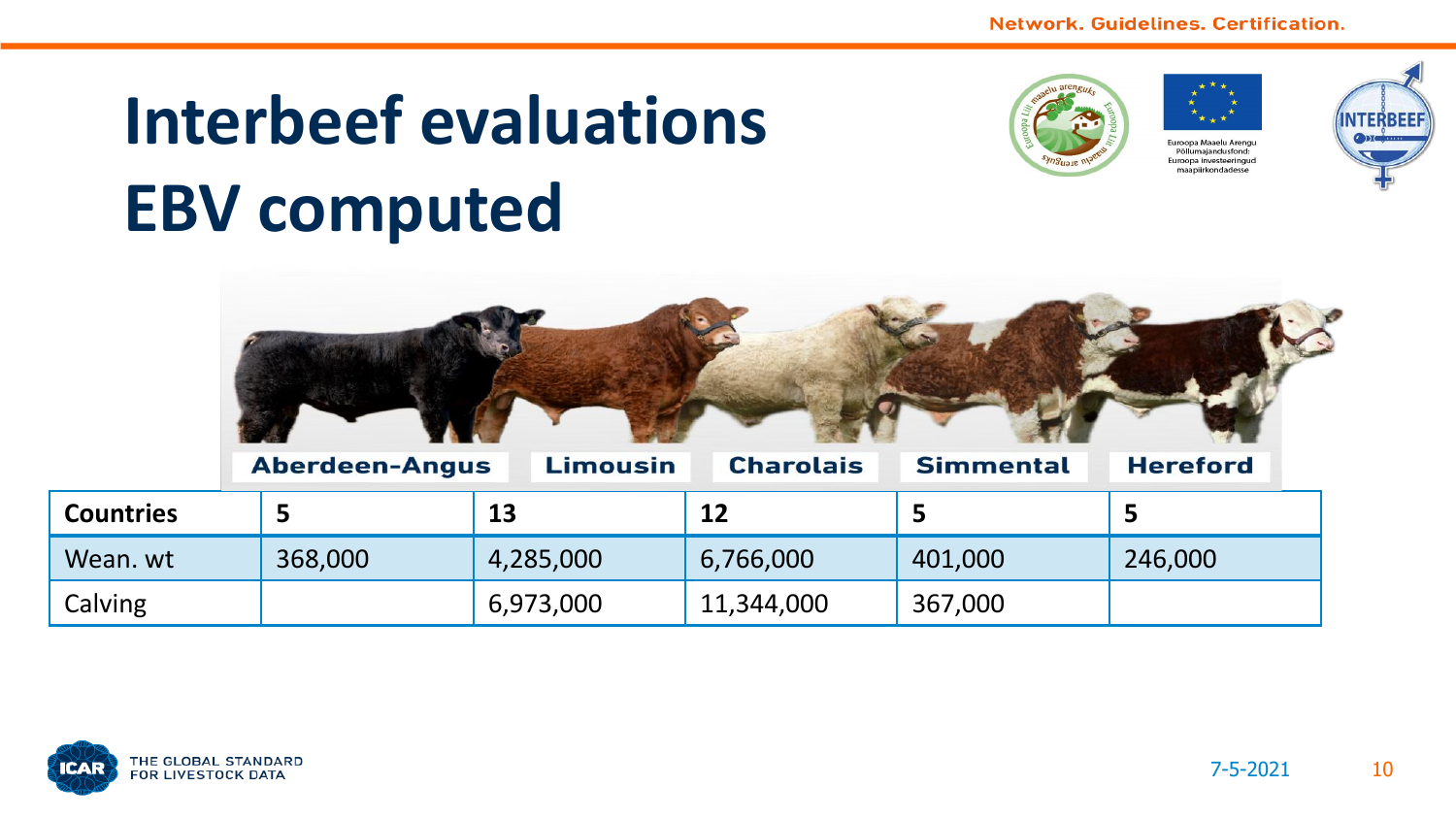#### **Interbeef output**





maanlirkondadesse



- Interbeef computes EBVs and reliabilities
	- Publication follows agreed Interbeef publications rules
- 13 countries = 13 scales of EBVs and Reliabilities
	- Difference in ranking across scales  $=$  G  $\times$  E



|        | Irish scale |      |        | French scale |  |
|--------|-------------|------|--------|--------------|--|
|        | <b>EBV</b>  | Rank | EBV    | Rank         |  |
| bull A | 40.2        | 1    | 32.4   | 2            |  |
| bull B | 35.4        |      | 38.5   | 1            |  |
| bull C | 20.3        | 3    | 23.4   | 3            |  |
| bull D | $-10.2$     | 4    | $-6.2$ | 5            |  |
| bull E | $-16.3$     | 5    | $-2.4$ | 4            |  |

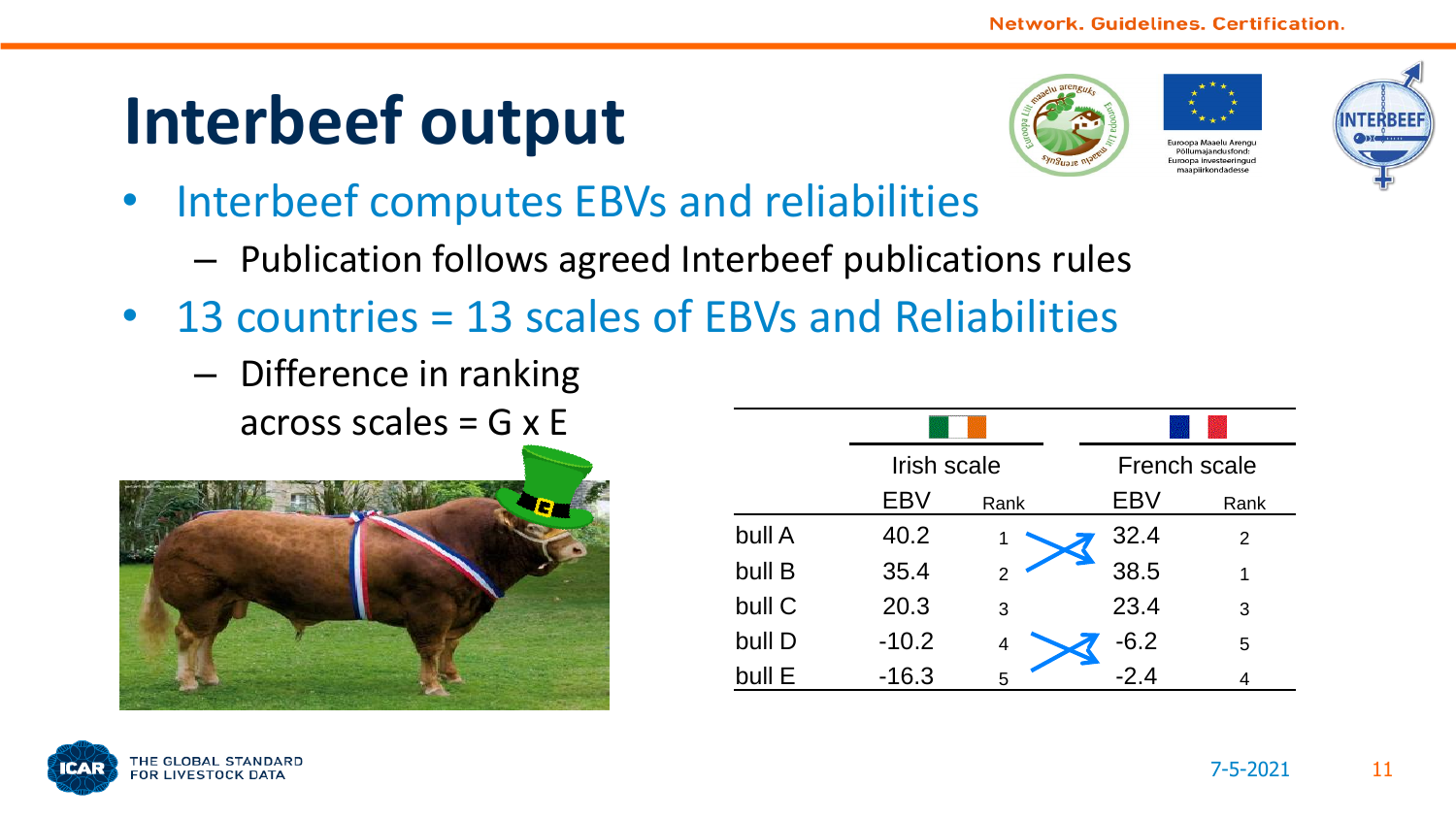#### **Interbeef traits to come**







- Female fertility: age at 1<sup>st</sup> calving, Number of successful calvings
	- Pilot run 2021



- Carcass: carcass weight & carcass quality, Age at slaughter
	- Pilot run 2021



• Consolidation of Hereford and Angus data with Abri-Breedplan & AGBU (AUS)

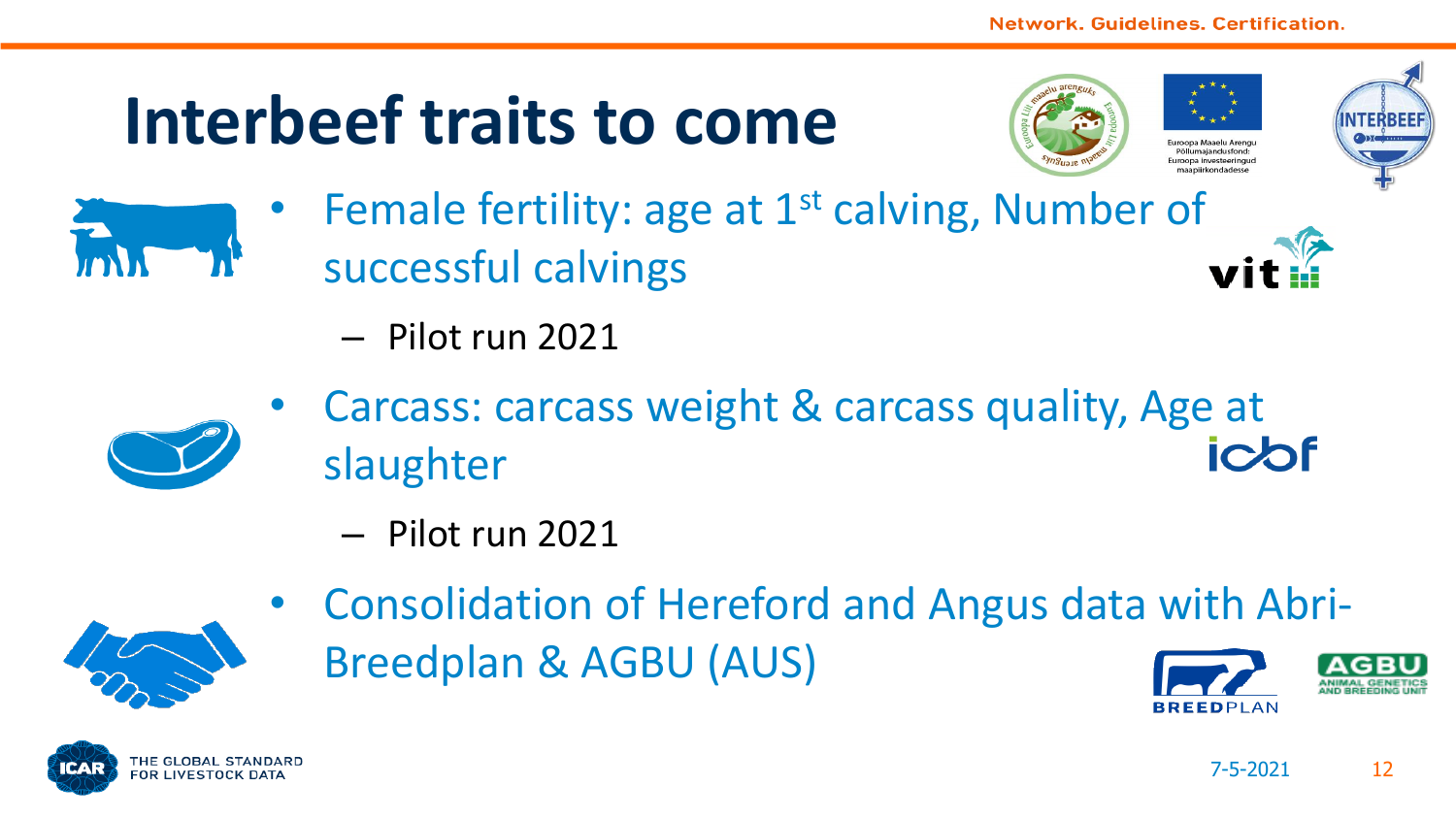### **Interbeef genomics**







- **Genomic predictions**  $r^2$  **# of animals genotyped** 
	- May be a challenge for smaller country / population



- Interbeef project for a single-step genomic (SSGBlup) acrosscountry evaluation for beef
	- Pooling resources is beneficial (e.g. dairy: GMACE, InterGenomics)
	- Enhancing genetic gain using genomics in each member country



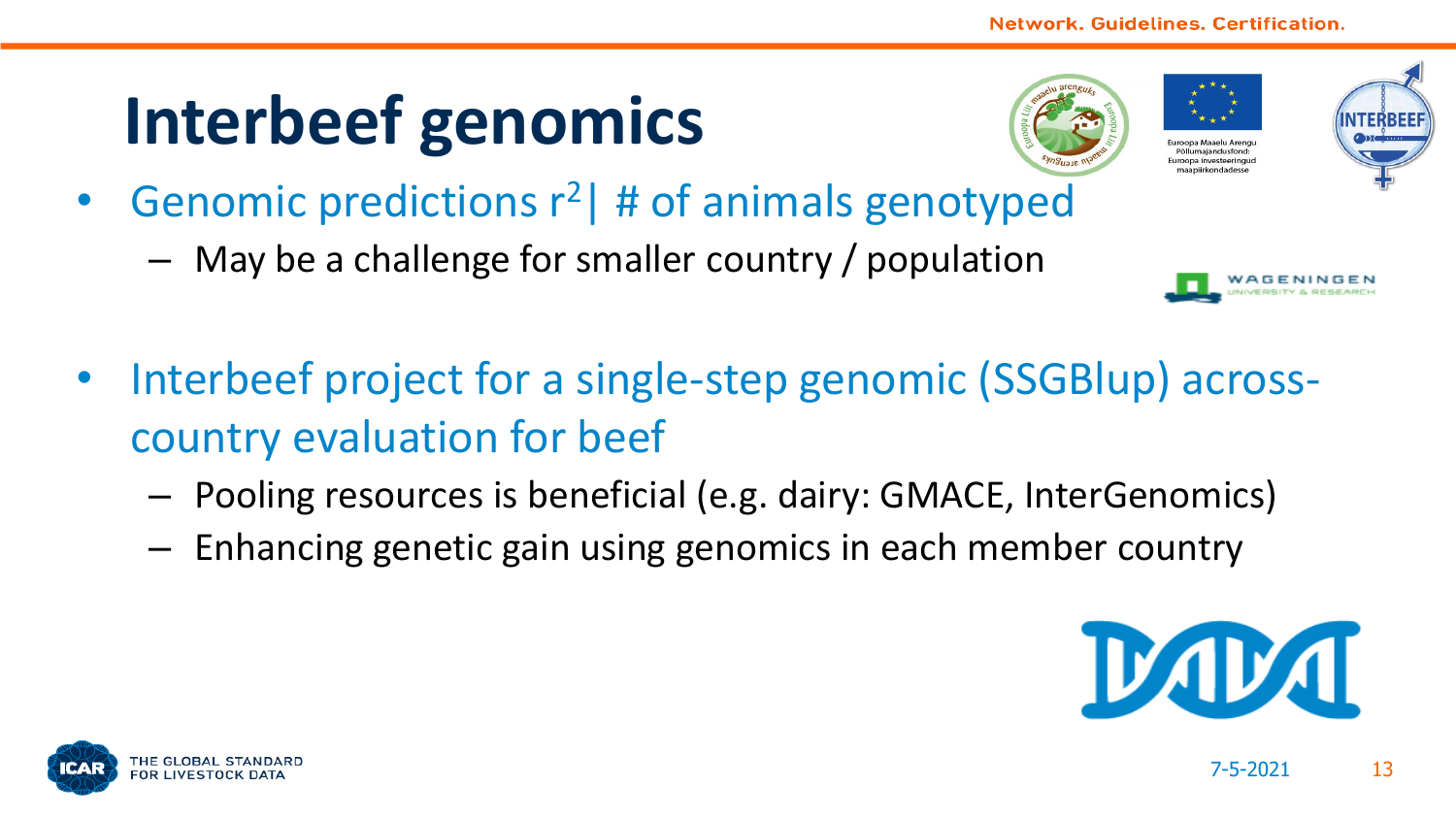## **Interbeef genomics**



Pöllumajandusfond umona investeeringu



- Optimal scenario: sharing genomic information in a central repository
	- Genotypes or Genotype informations
	- Alongside the currently shared phenotypes and pedigree
- Aim: to investigate the feasibility of SSGBlup in the Interbeef context
	- 4 year PhD lead by Renzo Bonifazi (WUR, NLD)
	- Using Interbeef Limousine weaning weights and genotypes across 5 countries



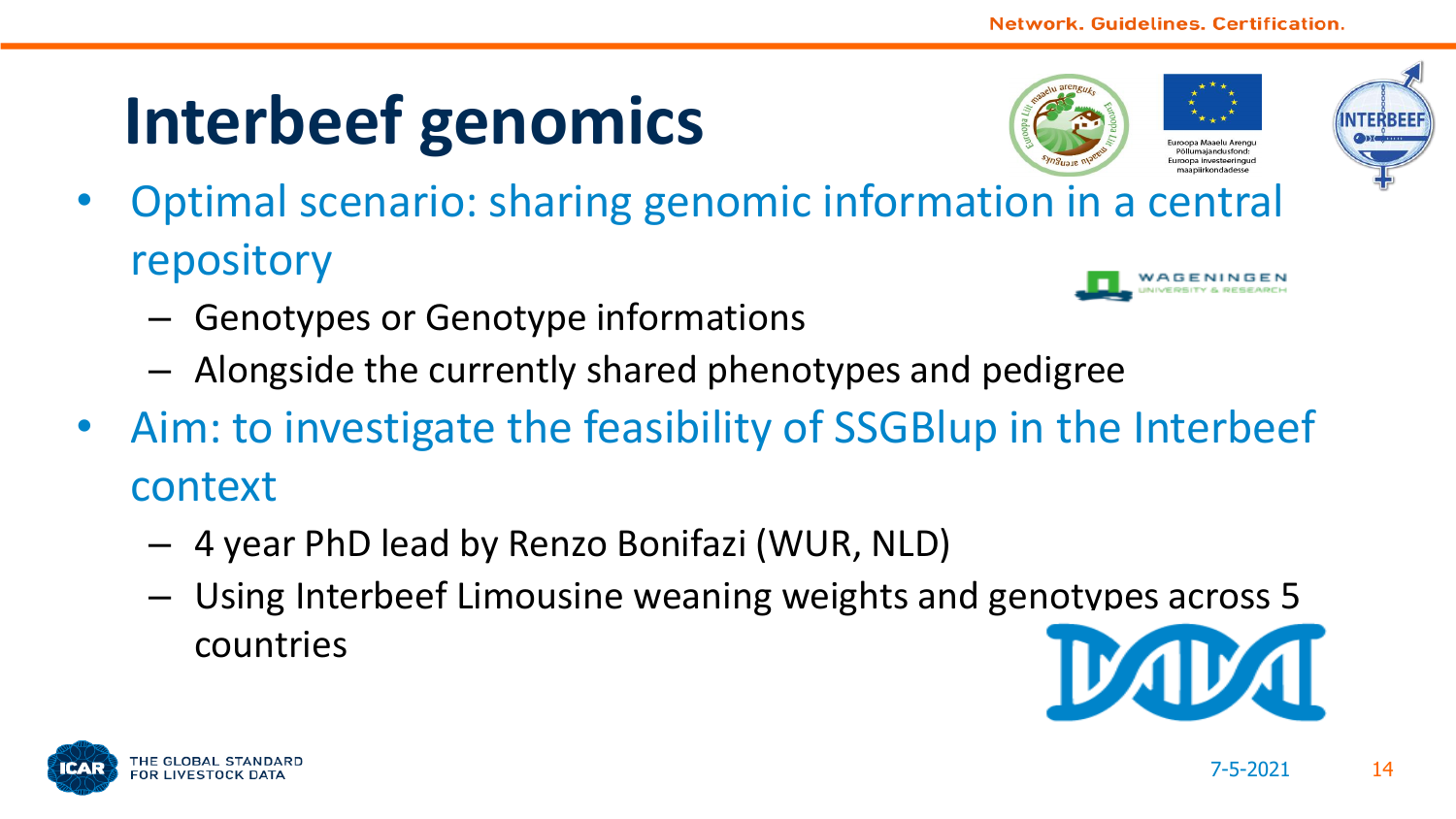#### **Interbeef genomics**







- First results presented EAAP 2020 1-4/12/2020 Session 64 –'International single-step genomic evaluations in beef cattle'
	- SSGBlup for Interbeef is feasible
	- Substantial gains (+5.8%) in accuracy for SSGBlup over pedigree Blup.





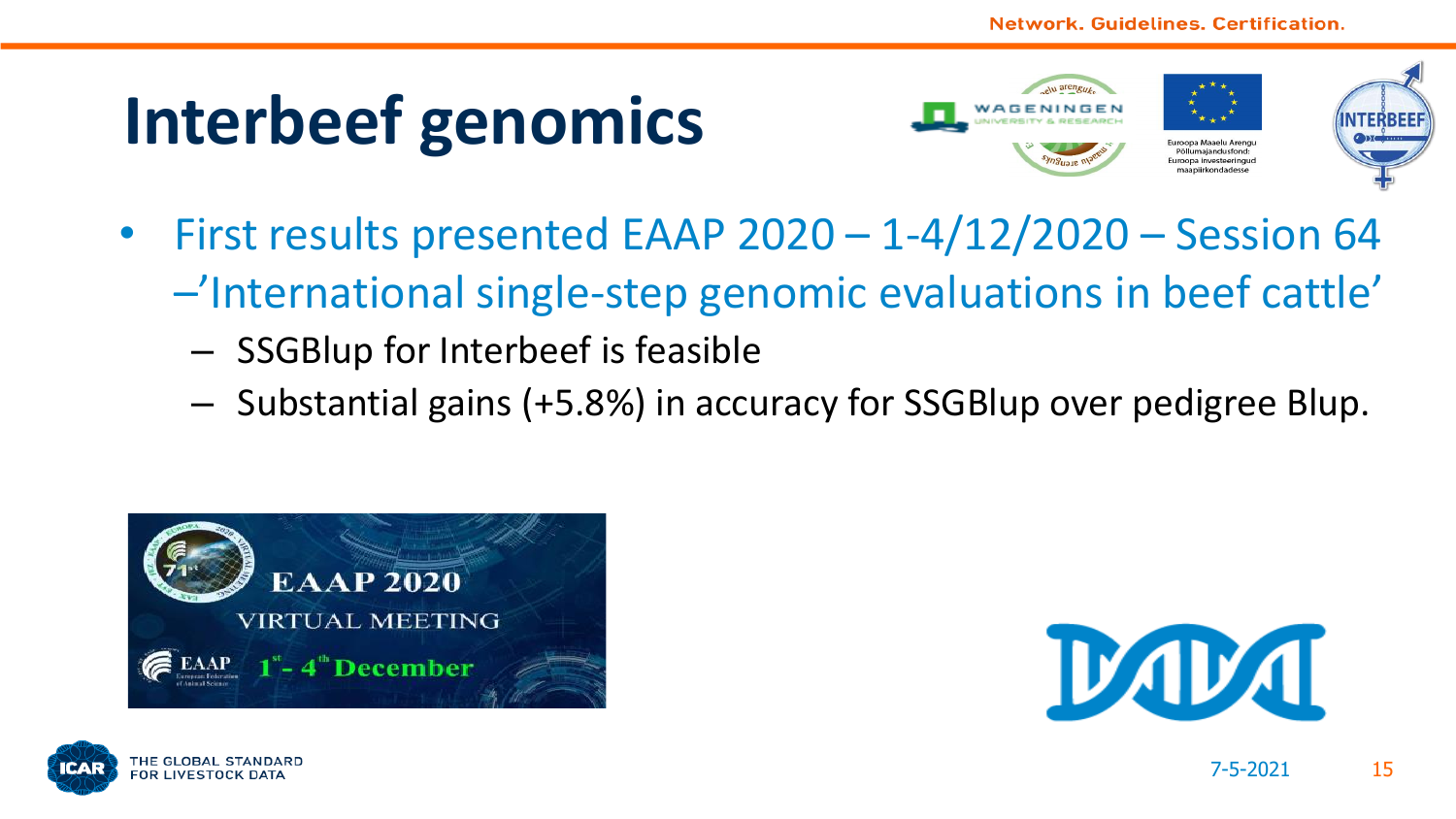#### **Estonia & Interbeef**



allumajandusfono mona investeeringu



- Estonia joined the Interbeef new country pilot run in November 2020
	- Limousin (weaning weight & calving)
	- Angus (weaning weight)
- Estonia is joining the April 2021 Interbeef test runs
	- $-$  Limousin, Charolais, Angus, & Hereford
	- Weaning weight & calving traits
- Test run results to be discussed within Estonia
	- If satisfactory, Estonia can join the official Interbeef run from September 2021.